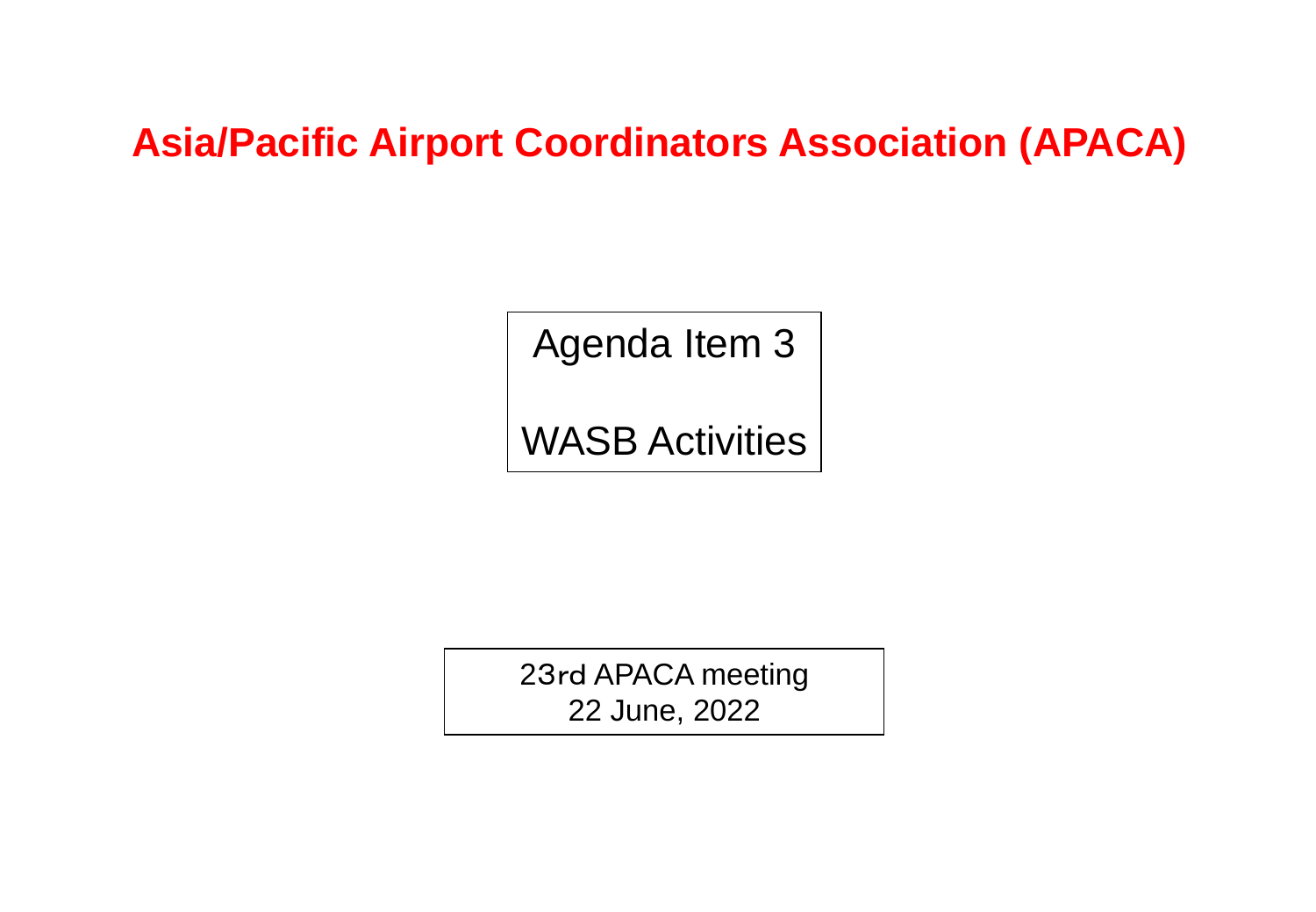### **WASB Activities**

WASB has been conducting online/in person meetings as follows, since the last 22<sup>nd</sup> APACA meeting.

| Date              | <b>Meeting</b><br><b>Number</b> | <b>Main Topics</b>                                                                                                                                                                                                                                                                                                                                            | Achievements                                                                                                                                                                                                                                                                 |  |
|-------------------|---------------------------------|---------------------------------------------------------------------------------------------------------------------------------------------------------------------------------------------------------------------------------------------------------------------------------------------------------------------------------------------------------------|------------------------------------------------------------------------------------------------------------------------------------------------------------------------------------------------------------------------------------------------------------------------------|--|
| 09 December, 2021 | WASB/22<br>(Online)             | -Preparation for the WASB 2022 WGs<br>-NS22 WASB Recommendation (slot relief)<br>-WASG 8.7.2 and WASG 8.8 JNUS (Update from<br>ASWG4) *continuation                                                                                                                                                                                                           | <b>NS22</b><br>-Agreed<br><b>WASB</b><br>on<br>Recommendation                                                                                                                                                                                                                |  |
| 10 March, 2022    | WASB/23<br>(Rome,<br>Hybrid)    | -Scope of work of ASWG6 (availability of slot<br>information) and ASWG7 (Review of series length)<br>-NW22 WASB Recommendation (slots relief)<br>-Ukraine Russia Conflict<br>-Priority for ad hoc slots that have been allocated and<br>operated during the crisis<br>-Implementation of WASG changes<br>-WASG 8.7.2 and WASG 8.8 JNUS (Update from<br>ASWG4) | -Approved the scope and the timelines<br>of WGs<br>-WASB communication on Ukraine<br>conflict issued on 22 March, 2022<br>-WASB communication on priority for<br>ad hoc slots issued on 05 April, 2022.<br>-Agreed on making survey on the<br>implementation of WASG changes |  |
| 12 May, 2022      | WASB/24<br>(Online)             | -NW22 WASB Recommendation (slots relief)<br>-WASG 5.6.6 Coordination Committee<br>-WASB "Green slots" paper<br>-WASG 8.7.2 and WASG 8.8 JNUS (Update from<br>ASWG4)                                                                                                                                                                                           | <b>NW22</b><br>-Agreed<br><b>WASB</b><br>on.<br>Recommendation<br>-Agreed on WASG 5.6.6 amendment<br>(enhancement<br>Coordination<br>of<br>Committee)<br>-Agreed on "Green slots" paper                                                                                      |  |
| 20 June, 2022     | WASB/25                         |                                                                                                                                                                                                                                                                                                                                                               |                                                                                                                                                                                                                                                                              |  |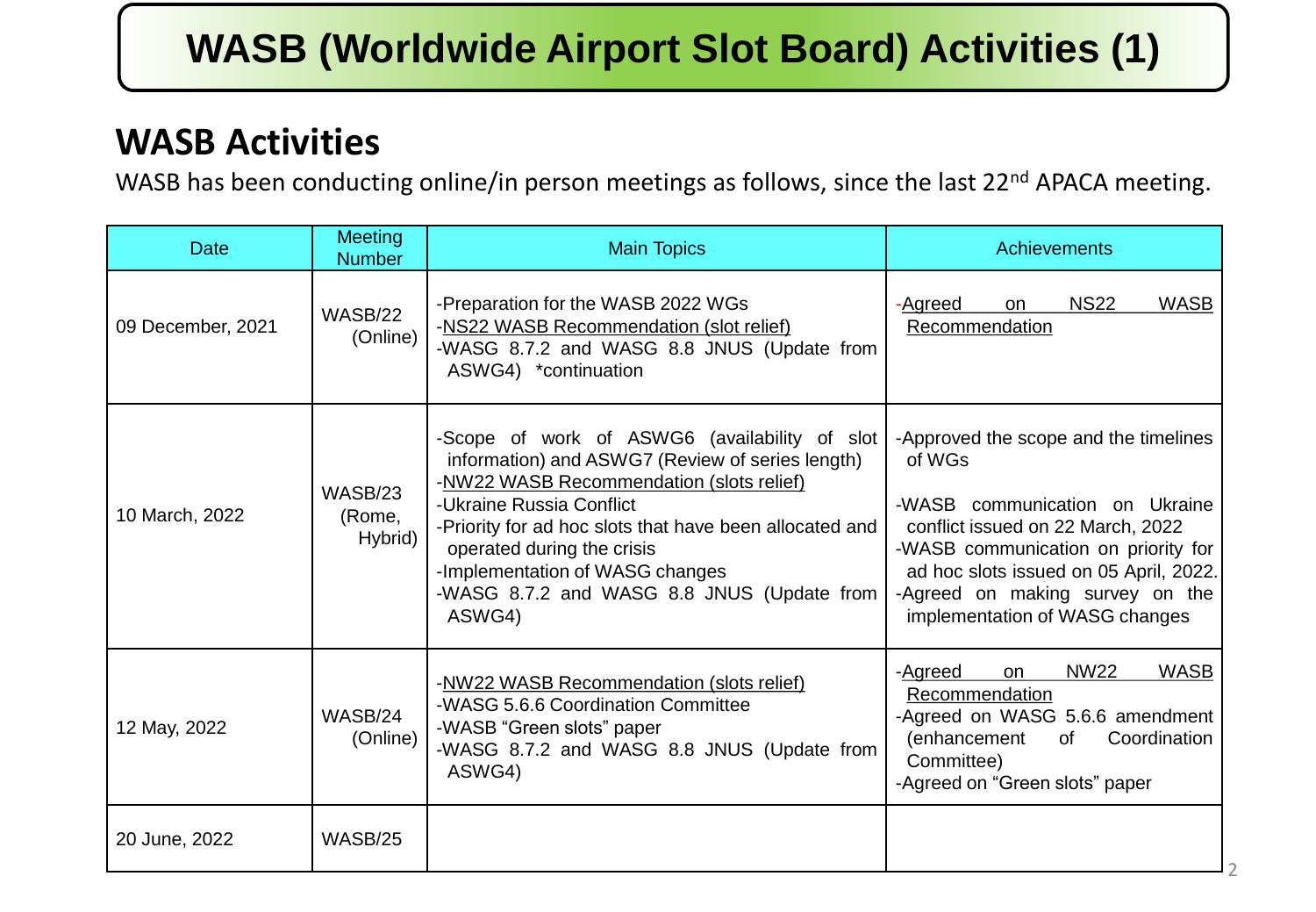# **WASB (Worldwide Airport Slot Board) Activities (2)**

## **WASB communication to the global airport slot community on the impacts of the Ukraine conflict and airspace closures on airport slot coordination and management**

The WASB is jointly requesting the aviation community to provide all necessary flexibility during these challenging times for the industry. Specifically, we ask the airlines, airport operators, slot coordinators, and schedule facilitators:

- $\triangleright$  to recognise the emergence of conflict zones and the closure of the Russian airspace are unpredictable and beyond the industry's control;
- $\triangleright$  to treat requests for schedule and slot retiming reasonably, with as much flexibility as possible;
- $\triangleright$  to ensure information and updates are shared as quickly as possible, including airlines revising slot requests and sending cancellations in a timely manner, and slot coordinators processing these as soon as possible; and
- $\triangleright$  to understand that timely performance is difficult to achieve while block time changes are being made, new schedules built, and hub connectivity replanned, which means slot performance monitoring should also be flexible and reasonable.

Dated 22 March 2022 (Ref) 2022-03-22 WASB Communication in Ukraine Conflict and Flexibility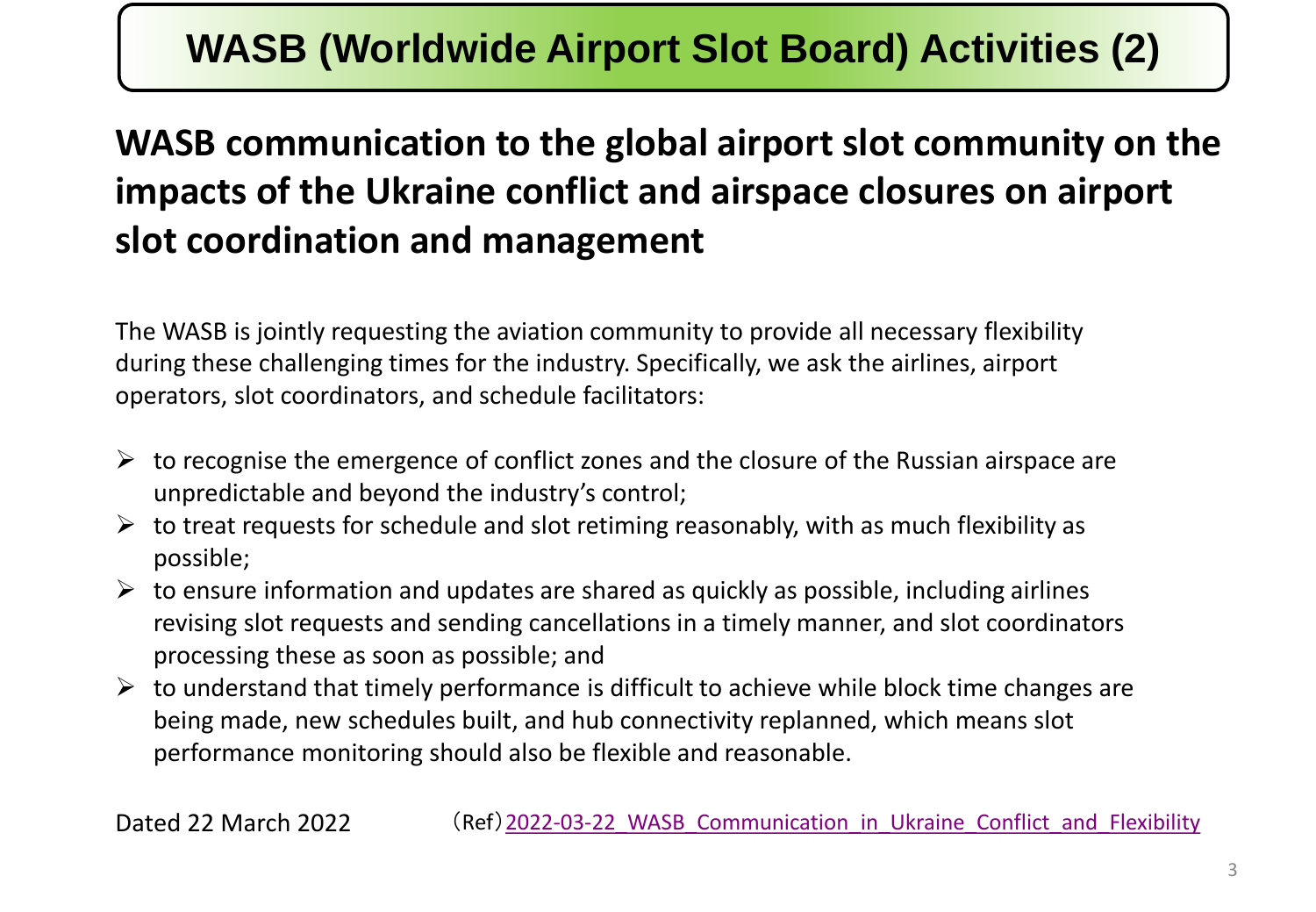# **WASB (Worldwide Airport Slot Board) Activities (3)**

## **WASB communication to the global airport slot community on how to manage series of slots that were allocated on an ad-hoc basis during Northern Winter 2021**

The WASB invites slot coordinators:

- $\triangleright$  to manage series of slots that were newly allocated in NW21 on an ad-hoc basis, that complied with the minimum slot usage threshold and that could not be granted historic precedence in the NW22 SHLs due to lack of capacity, with an additional priority during the initial slot coordination process of NW22, providing that such a new series of slots is requested again by the airline. Coordinators are encouraged to identify and inform these series of slots in the NW22 SHLs with the action code 'T' (i.e., meaning that an additional priority will be granted for that series during the initial coordination and subject to capacity availability); and
- $\triangleright$  to manage series of slots that were retimed on an ad-hoc basis during NW21, and that complied with the minimum slot usage threshold, with an additional priority during the initial slot coordination process of NW22, whenever such a retime is requested again by the airline.

Dated 05 April 2022 (Ref) [2022-04-05\\_WASB\\_Communication\\_on\\_Management\\_Series\\_Slots\\_Allocated\\_Ad-hoc\\_Basis](https://www.iata.org/contentassets/4820c05b19f148e2855db91f2a579369/wasb-communication-on-management-ad-hoc-retimed-series.pdf)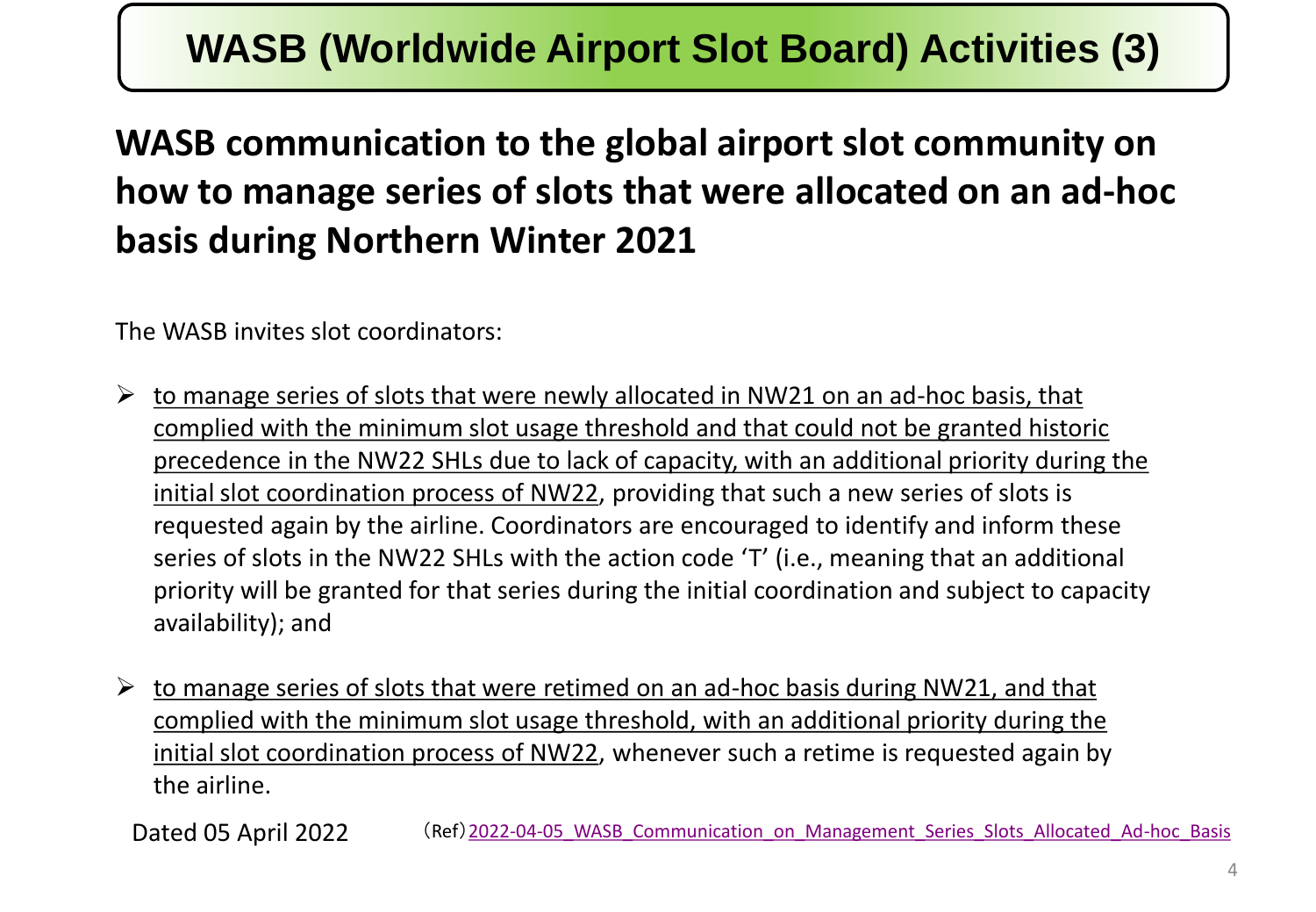### **NW22 WASB Recommendation for slot alleviation**

NW22 WASB Recommendation is basically the extension of NS22 recommendation with clarifications, matrix format adopted. Also "Ad hoc and Re-times slots" is added.

#### NW22 slot alleviation matrix

|                                                      | Severely restricted<br>markets                                                                                                                                                                                      | Partially restricted markets                                                                                                                                                                                                                                                                                                                                          | <b>Reopening markets</b>                | Open markets            |  |  |  |
|------------------------------------------------------|---------------------------------------------------------------------------------------------------------------------------------------------------------------------------------------------------------------------|-----------------------------------------------------------------------------------------------------------------------------------------------------------------------------------------------------------------------------------------------------------------------------------------------------------------------------------------------------------------------|-----------------------------------------|-------------------------|--|--|--|
|                                                      | Max 50%                                                                                                                                                                                                             | 60%-70%                                                                                                                                                                                                                                                                                                                                                               | 60%-70%                                 | 80%                     |  |  |  |
| Slot utilization rate                                |                                                                                                                                                                                                                     | An air carrier operating to or from a severely restricted market should be provided the<br>ability to return all their full series of historic slots at the other end of the route (other<br>than newly allocated series). The slot utilization rate should be according to the<br>applied severely restricted market rate (max. of 50:50) at both ends of the route. |                                         |                         |  |  |  |
| Full Series return HBD-<br>$HBD+7$                   | Alleviation applied<br>with no cap                                                                                                                                                                                  | Alleviation applied<br>with cap 20%-50%                                                                                                                                                                                                                                                                                                                               | Alleviation applied<br>with cap max 20% | Alleviation not applied |  |  |  |
|                                                      |                                                                                                                                                                                                                     | The cap on full series returns should be set at a level<br>deemed necessary to sufficiently address the share of<br>historic traffic to restricted and other recovering markets.                                                                                                                                                                                      |                                         |                         |  |  |  |
| Pre-HBD returns                                      | WASG 8.7.2.2 (Pre-HBD returns) is suspended                                                                                                                                                                         |                                                                                                                                                                                                                                                                                                                                                                       |                                         |                         |  |  |  |
| Slots held after HBD+7                               | Slots held after HBD+7 which cannot be operated due to COVID-19 restrictions<br>must be returned without delay but not later than six weeks prior to planned<br>operation.                                          |                                                                                                                                                                                                                                                                                                                                                                       |                                         |                         |  |  |  |
| Use it or Lose it Rule                               | The "Use it or Lose it" calculation is based on the series of slots held at Historic Baseline Date (HBD)                                                                                                            |                                                                                                                                                                                                                                                                                                                                                                       |                                         |                         |  |  |  |
| Ad hoc operated and re-<br>timed slot priority       | Series of slots allocated and operated as approved on a non-historic basis have priority over new demand for<br>the same timings in the next equivalent season, subject to capacity and any other legal conditions. |                                                                                                                                                                                                                                                                                                                                                                       |                                         |                         |  |  |  |
| <b>Global Reciprocity</b>                            | Where reciprocal treatment is required by the Regulator, this should take precedence over the WASB<br>Recommendation.                                                                                               |                                                                                                                                                                                                                                                                                                                                                                       |                                         |                         |  |  |  |
| (Ref)        WASB-slot-alleviation-measures-for-NW22 |                                                                                                                                                                                                                     |                                                                                                                                                                                                                                                                                                                                                                       |                                         |                         |  |  |  |